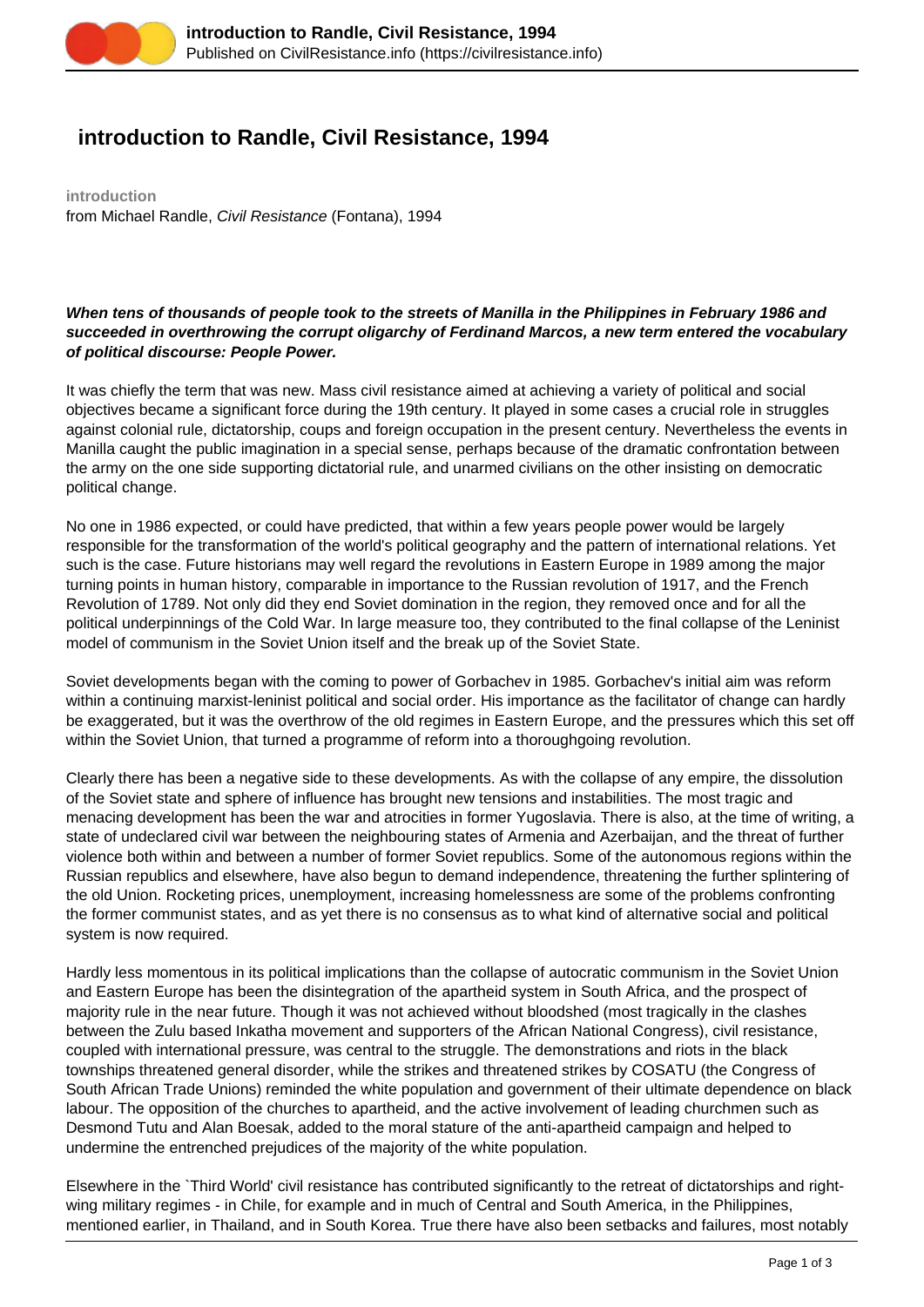

in China. Thus it is important to try to analyse the conditions in which civil resistance is likely to succeed at any given moment, and the tactics and strategy that could help to make it more effective.

The end of the Cold War has opened up the possibility of major arms reductions and the realisation within a reasonable time span of global nuclear disarmament. But while there have been welcome international agreements to reduce both conventional and nuclear forces, the competition to sell strategic weapons continues, even to despotic regimes in the Middle East where war is a constant threat. At the nuclear level, even when the new agreement on strategic arms reductions comes into force, it will leave the US and Russia with the capacity to destroy each other - and much of the rest of the world - several times over. There is now a real opportunity to realise the dream of global nuclear disarmament. But if it is not seized, nuclear proliferation seems unavoidable. Civil resistance by the Western peace movements, and by human rights and peace movements in the East, helped to bring about the end of the division of Europe and the Cold War. It may be necessary again to pressure governments to seize the opportunities which now exist.

Civil resistance has been seen by some of its adherents as providing - at least potentially - an alternative to war and military defence. It has been used increasingly as a means of struggle against injustice, oppression and foreign domination where in the past a war of liberation would have seemed the only option. To that extent at least, it has shown that it can be a `functional equivalent of war'. Moreover in Czechoslovakia in 1968, mass civil resistance was used - with at least partial success - to oppose the invasion of Soviet and Warsaw Pact forces and demand the reinstatement of the legitimate government.

So far no state has thought it advisable to rely solely for defence on the capability of its citizens to resist invasion and occupation, or coups d'etat, by nonviolent means. Sweden, however, after successive studies, adopted it in 1986 as a complementary strategy. Others have given serious consideration to it in this capacity, most recently the former Soviet Baltic Republics.

The potential of civil resistance as a form of alternative defence merits particular attention at a time when international war has become so destructive, and when there is a debate going on about the re-structuring of global security in the post-Cold War era. Nuclear disarmament, and the drastically reduced levels of conventional armament which one assumes must accompany it, would also require an evaluation of alternative ways of preventing and solving conflict - but also, where conflict is unavoidable, of conducting it. The potential of `defence by civil resistance' or `civilian defence' is considered in some detail in Chapters 5 and 6.

The book traces the development of civil resistance, as an idea and as a social phenomenon, from its beginnings in the early 19th century to the present day. It is not a history of civil resistance as such - that would be beyond the scope of a work of this length; rather it draws upon that history to show how civil resistance has developed, and to consider the role it might play in the future.

Although the main focus is on civil resistance in relation to macro politics and strategy, we should not overlook its contribution to the politics of everyday life. Thus since the post-war resurgence of civil resistance in Western Europe and the United States, a wide range of groups and campaigns have resorted to it, from the homeless who have squatted empty houses, to women who have blocked busy roads to enforce their demand for pedestrian crossings. Nor indeed is there a sharp dividing line between the political and social struggles of everyday life and the broader struggles for emancipation. At both levels, the issue is how people are to take greater control over their lives. Indeed, it may well be that the eventual political outcome in Eastern Europe and the former Soviet republics, and in other countries which have recently ousted dictatorial governments, will hinge on how successfully the formalities of parliamentary democracy are matched by genuine democratic control at the grass roots. Civil resistance does not guarantee such control. It is a crucial weapon in the hands of those seeking to achieve it.

Civil resistance is a topic of outstanding social and political importance. I hope the present book in sketching its development and anaslysing some of the issues it raises will contribute to a better understanding of its mode of operation and its potential for shaping a freer and most equitable society and international system.

[Click here to return to Table of Contents for Michael Randle,](https://civilresistance.info/randle1994) [Civil Resistance](https://civilresistance.info/randle1994) [1]